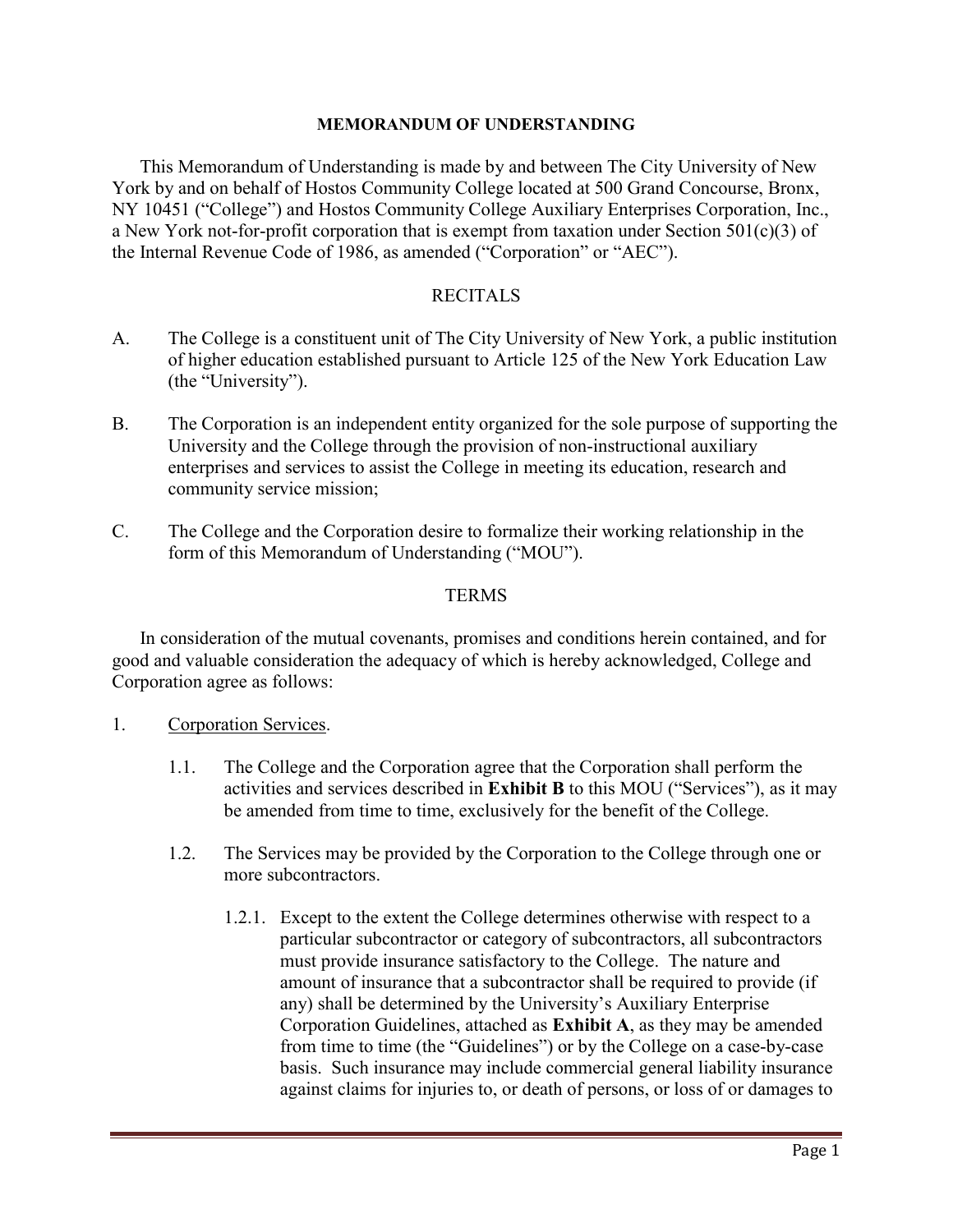property, including fire and theft, which may arise from or in connection with the performance of the Services by the subcontractor, its officers, agents, representatives, employees or sub-subcontractors. The University and the Corporation must be named as additional insureds under all liability insurance policies.

- 1.2.2. Except to the extent the College determines otherwise with respect to a particular subcontractor or category of subcontractors, all subcontractors must agree to indemnify, defend and hold harmless the Corporation and the University, from any and all actions, claims, demands, damages, fines, losses, liabilities, judgments, liens, and expenses of any kind (including, without limitation, court costs, attorneys' fees and related disbursements), arising out of or in connection with (a) the breach by subcontractor of any of its agreements or covenants under a subcontract to provide the Services and (b) the performance of the Services by the subcontractor and its officers, employees, agents and representatives.
- 1.3. In consideration of the Services, the College agrees that except as otherwise set forth in this MOU, the Corporation may retain any income earned as a result of the Services, so long as the Corporation's activities benefit the College community and income earned as a result of the Services is used to support the College community.
- 2. College Support of Corporation. Subject to the availability of funding and the budget process, the College, in accordance with the terms and conditions of this MOU, shall make available to the Corporation the facilities, personnel, equipment and other support, goods and services (collectively "College Support") listed in **Exhibit C**. Any changes to the College Support shall be made by written amendment to this MOU and **Exhibit C**, a copy of which shall be filed with the University Office of the General Counsel. Any reimbursement to the College by the Corporation for the College Support shall be consistent with the Corporation's annual budget and the terms indicated on **Exhibit C**.
- 3. Care of Premises. The Corporation shall take good care of the Premises set forth in **Exhibit B** ("Premises") and used by the Corporation to carry out the Services, and shall maintain them in a clean and orderly condition. The College shall keep the Premises in good repair and make all capital improvements necessary to comply with all applicable federal, state and municipal health and safety codes. The Corporation shall not make alterations to the Premises without the prior written consent of the College. Any alteration or improvement to the Premises and/or its fixtures that may be paid for by the Corporation shall become the property of the University.
- 4. Affiliates. N/A the Corporation has no Affiliates.
- 5. Use of the College Name and Trademarks.
	- 5.1. Corporation may, solely in connection with the Services, use and license its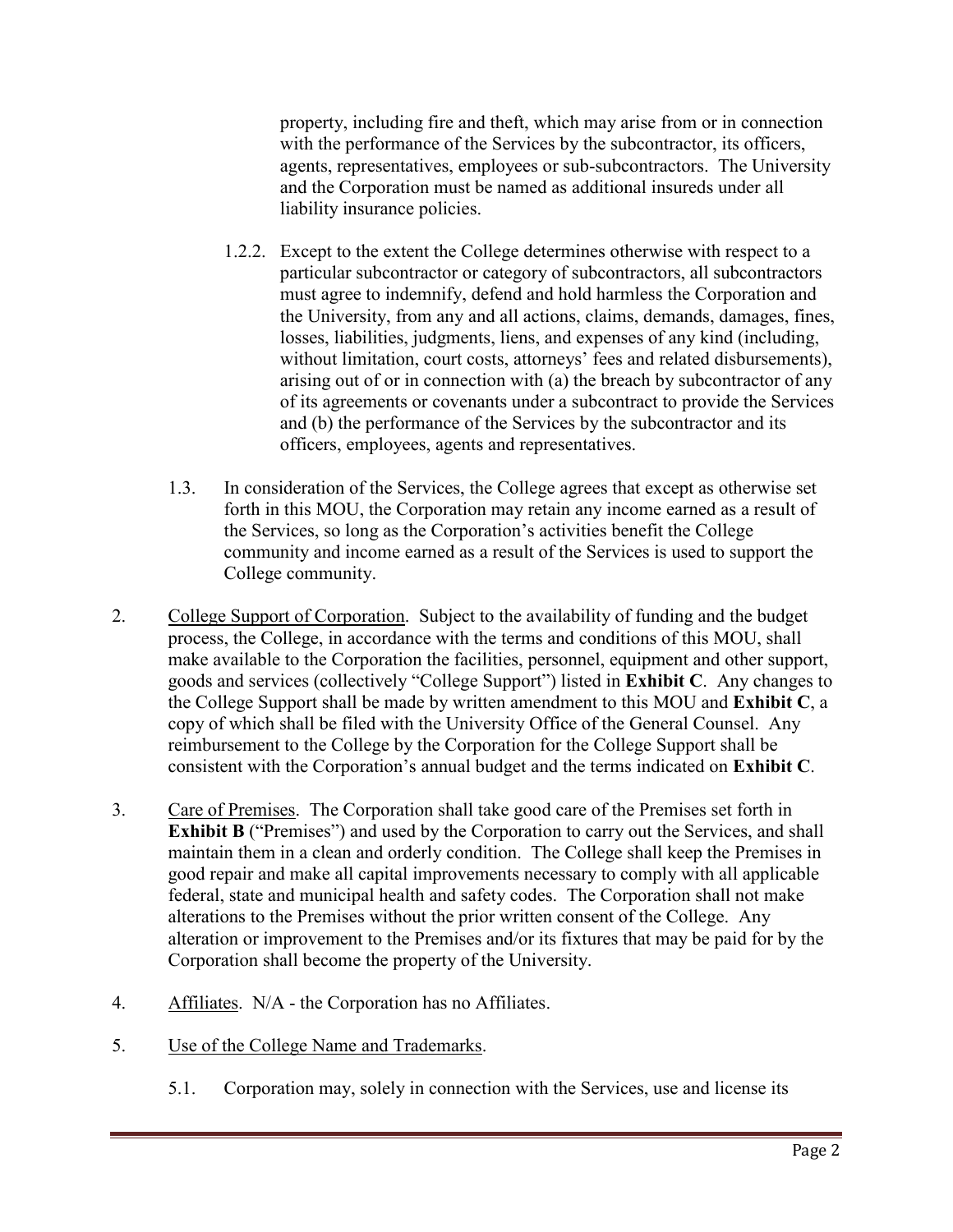subcontractors to use, the name of the College as well as College logos, seals, and other symbols and marks of the College (collectively, the "College Marks"), including without limitation use of College Marks on goods manufactured for sale through venues approved by the College. Except to the extent included as part of a College Mark, Corporation shall not use the names "The City University of New York" or "CUNY," or any logo, seal, symbol or mark of the University without the prior approval of University's Office of Communications and Marketing.

- 5.2. Notwithstanding the foregoing, the College President may, in his/her discretion, forbid any particular use of a College Mark or, if such use has already commenced, require that such use cease. The Corporation shall not delegate the authority to use a College Mark to any person or entity without the prior written approval of the College President.
- 5.3. Corporation agrees to stop using the College Marks in the event (i) the Corporation dissolves, (ii) the University withdraws recognition of the Corporation, (iii) the Corporation ceases to be a not-for-profit corporation or is no longer recognized by the Internal Revenue Service as an entity described in section 501(c)(3) of the Internal Revenue Code, or (iv) the Corporation is directed to stop such use by the College President.
- 5.4. For purposes of this Section 5, "College President" means the President of the College or his or her designee.
- 6. Data and Confidentiality.
	- 6.1. The College may make available to the Corporation records and information concerning students and alumni in accordance with the requirements of the Family Educational Rights and Privacy Act of 1974 and regulations promulgated thereunder ("FERPA") for use by the Corporation in a manner consistent with the Corporation's rights and obligations under this MOU and with College and University policies. The Corporation shall treat such records and information as confidential in accordance with FERPA and shall not disclose any or all of them to any third party without the express prior written consent of the College and subject to a written agreement with such third party that shall: (i) be subject to the terms and conditions of this MOU, including without limitation those regarding confidentiality of information; (ii) be non-transferable; and (iii) provide for its termination or assignment to the College, at the College's sole option, on termination of this MOU. The Corporation shall provide the College with a copy of each such agreement.
	- 6.2. If the Corporation's Services as listed on **Exhibit B** include providing loans or other financial products (not including scholarships, awards and grants) or assisting the College with the administration of such services, the Corporation will comply with the Gramm-Leach-Bliley Act (P.L. 106-102), as amended, and the Federal Trade Commission's Safeguards Rule (16 CFR Part 314)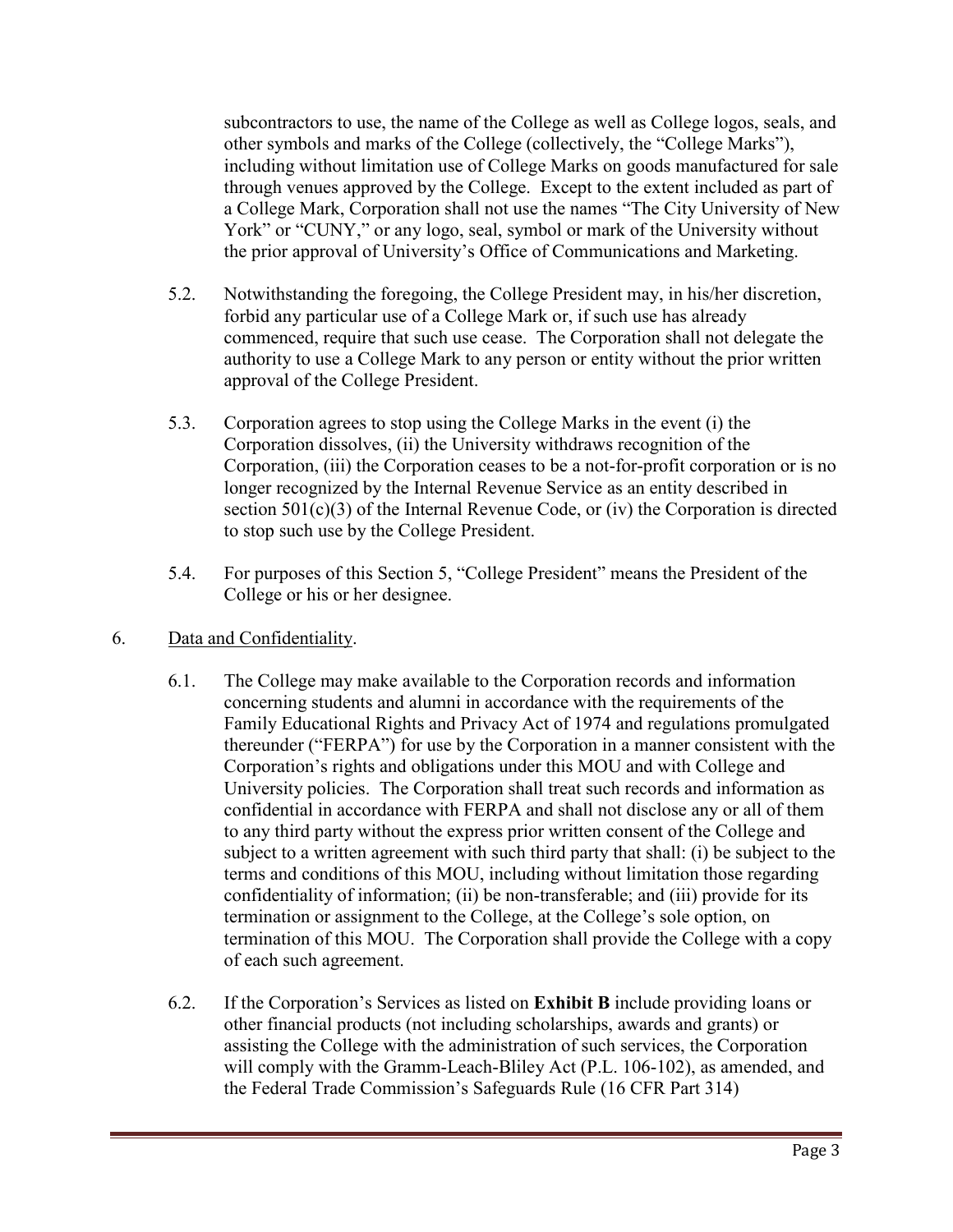(collectively, "GLB Regulations"), regarding any nonpublic personal information that the Corporation receives, maintains, processes or otherwise has access to from students or others in connection with providing such services.

- 6.3. The Corporation shall comply with the provisions of the New York State General Business Law Section 899-aa regarding security breaches of personal information. The Corporation shall be liable for the costs associated with any breach of these provisions if caused by the negligent or willful acts or omissions of the Corporation or its agents, officers, employees, or subcontractors.
- 6.4. Each party shall maintain network security that conforms to generally recognized "Industry Standards" and best practices that the party applies to its own network. Generally recognized industry standards include but are not limited to the current standards and benchmarks set forth and maintained by the Center for Internet Security (see http://www.cisecurity.org) or Payment Card Industry/Data Security Standards (PCI/DSS) (see [http://www.pcisecuritystandards.org\)](http://www.pcisecuritystandards.org/).
- 6.5. Corporation employees and agents shall abide by all confidentiality requirements imposed by law or by College or University policy to protect the privacy of past and present College employees and students. If the Corporation subcontracts with a third party for any of the Services, the Corporation shall ensure that such third parties comply with all of the confidentiality provisions of this MOU.
- 7. Coordination with the College's Office of Finance. The Corporation shall provide the College's Office of Finance with any and all financial reports otherwise provided to the Corporation's Board of Directors and its Investment and Finance Committees, if any. A Corporation representative shall meet at least quarterly with the College's Chief Financial Officer to discuss matters relating to interactive financial arrangements.
- 8. Liability.
	- 8.1. In the event any damage or injury is caused to the equipment or Premises provided by College hereunder, by the negligence or improper conduct of the Corporation, its agents, subcontractors or employees, the Corporation shall cause the said damage or injury to be repaired as speedily as possible at its own cost and expense.
	- 8.2. In no event shall anything contained in this MOU be deemed to impose liability of any nature on the Corporation for loss or damage to persons or property, to the extent caused by the University, its officers or employees or by any third party over which the Corporation exercises no control.

## 9. Occupancy of Premises.

9.1. The Corporation's occupancy of the Premises is that of a licensee only. The Corporation will not maintain ownership or other similar interest in the Premises,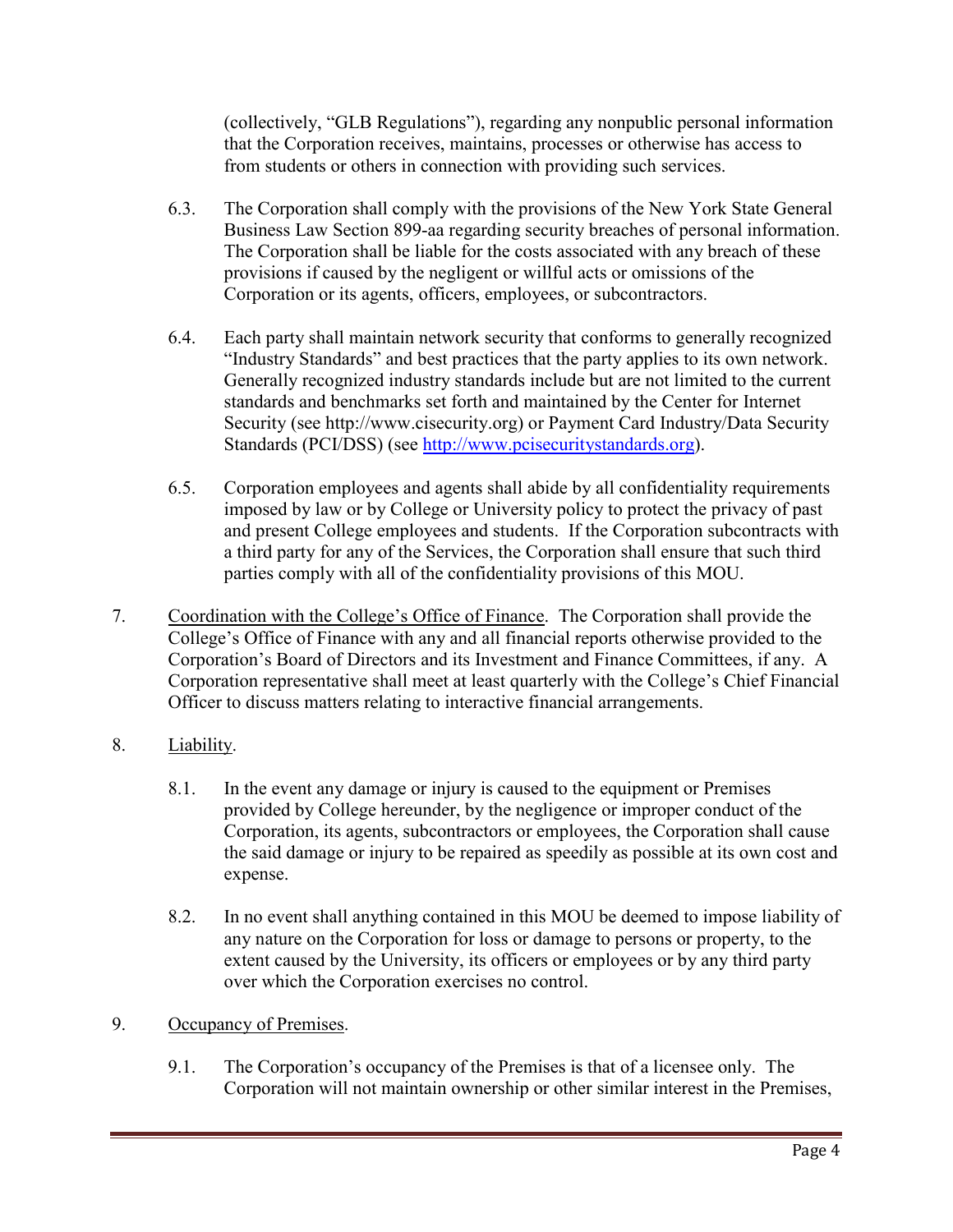nor is there a landlord-tenant relationship between the University or the College and the Corporation.

- 9.2. The College and the University and any of their agents may enter the Premises or any part of them at any time for the purpose of examination, supervision or audit.
- 9.3. The Corporation and its subcontractors have the right, subject to the College's rules regarding building access and security, to 24-hour access to the Premises for the purposes of conducting the Services.
- 10. Compliance. The Corporation shall comply, and shall ensure that its Affiliates, if any, comply, with all federal, state and local laws, whether now or hereinafter in force, applicable to the proper and lawful conduct of its Services, as well as the Guidelines. The Corporation shall cooperate, and shall ensure that its Affiliates, if any, cooperate, with the University and governmental authorities regarding any investigation of the Corporation and/or an Affiliate regarding the conduct of the Corporation's and/or Affiliate's Services.
- 11. Effect of MOU; Amendment. This MOU (and any attachments) contains all the terms between the parties and may be amended only in writing signed by an authorized representative of each party. Any amendment to this MOU (or any attachment) will not become effective until it has been approved by the University's Office of the General Counsel.
- 12. Confidentiality. Neither the Corporation nor the University shall disclose or use any private, confidential, proprietary, or trade secret information provided from one to the other except as required in and by the terms of this MOU.
- 13. Term and Termination.
	- 13.1. This MOU shall have an initial term of one year beginning July 1, 2018 and ending June 30, 2019 and shall be automatically renewed for additional one-year terms unless written notice is given no later than 90 calendar days of the end of the term or renewal term by either the Corporation or the College of its desire to terminate or modify the provisions of this MOU. Any notice requesting modification shall describe the modification(s) requested. If a notice requesting modification is given, the parties shall meet within 30 calendar days to try to reach an agreement on any changes.
	- 13.2. This MOU may be terminated in whole or in part by the College upon the breach by the Corporation of one or more of its terms, including without limitation failure to comply with the Auxiliary Enterprise Corporation Guidelines attached as **Exhibit A**. Prior to any such termination, the College shall provide a written notice of breach to the Corporation describing the nature of the breach(es). On receipt of the notice of breach, the Corporation shall have 30 calendar days to cure the breach(es). If the Corporation fails to do so to the satisfaction of the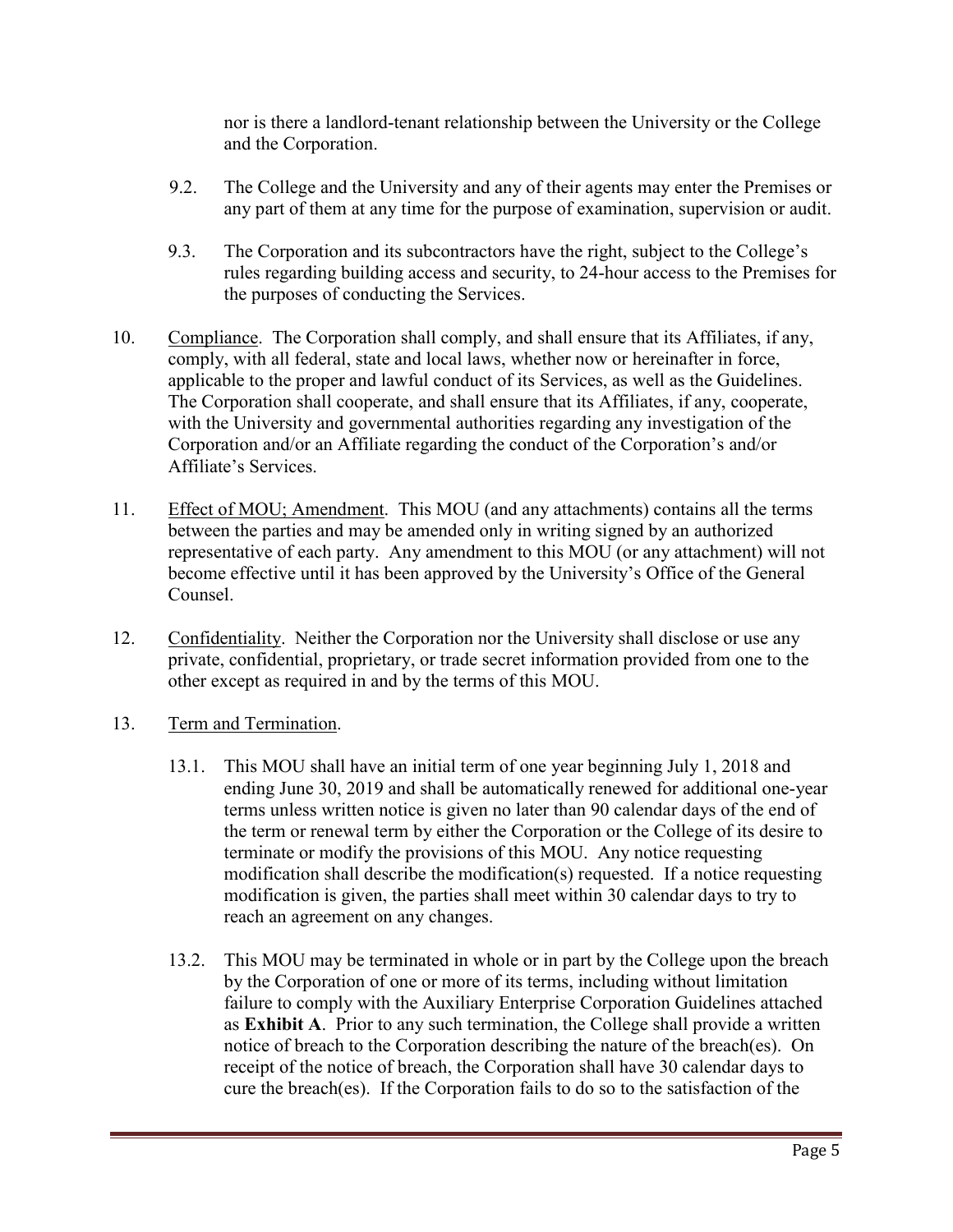College, the College shall provide a written notice of termination to the Corporation, to be effective immediately. The Corporation may contest the notice of breach and/or the notice of termination by submitting a letter to the University Chancellor. The Chancellor shall review the contested notice and provide a recommendation to the CUNY Board of Trustees within 30 calendar days of submission of the Corporation's letter. The decision of the CUNY Board of Trustees shall be final.

- 13.3. This MOU may be terminated in whole or in part by the University Chancellor or the CUNY Board of Trustees upon 30 calendar days prior written notice in accordance with the notice provisions of this MOU.
- 14. Notice. Any notice to either party hereunder must be in writing, signed by the party giving it, and shall be delivered either personally, by overnight delivery service, or by electronic mail or fax machine, or deposited in the United States mail, postage prepaid, registered or certified mail, addressed as set forth below. Such notices will be deemed to have been given or made when so delivered or deposited.

TO UNIVERSITY AND COLLEGE:

President Hostos Community College 500 Grand Concourse Bronx, NY 10451

#### TO THE CORPORATION:

Hostos Community College Auxiliary Enterprises Corporation, Inc. 500 Grand Concourse Bronx, NY 10451

With a copy to

CUNY Related Entities Group Office of Counsel 205 E. 42nd Street, 11th Floor New York, NY 10017

or to such persons as may be hereafter designated by notice.

- 15. This MOU includes the following documents:
	- 15.1. Exhibit A CUNY Auxiliary Enterprise Corporation Guidelines
	- 15.2. Exhibit B Corporation Services
	- 15.3. Exhibit C Personnel, Equipment and Other Support, Goods and Services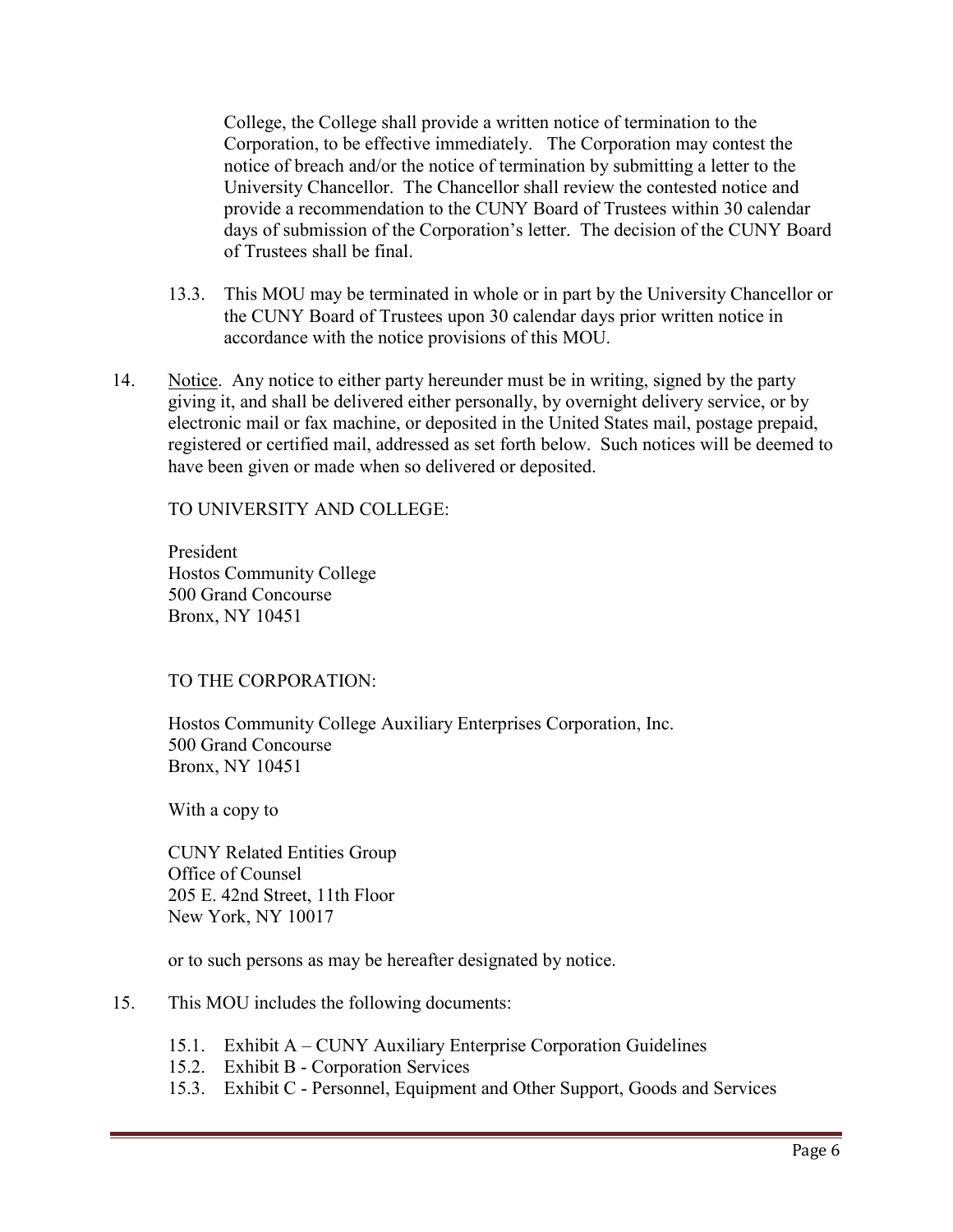Provided to Corporation by the College

- 16. In the event of any controversy of terms, the priority of the interpretation of documents comprising this MOU shall be in the following order:
	- 16.1. Exhibit A CUNY Auxiliary Enterprise Corporation Guidelines
	- 16.2. This MOU
	- 16.3. Exhibit B Corporation Services
	- 16.4. Exhibit C Personnel, Equipment and Other Support, Goods and Services Provided to Corporation by the College
- 17. This MOU constitutes the entire agreement of the parties hereto and all previous communications between the parties, whether written or oral, with reference to the subject matter of this MOU are hereby superseded.

This Memorandum of Understanding has been executed by and on behalf of the College and the Corporation on this  $\rule{1em}{0.15mm}$  day of  $\rule{1.5mm}{}$   $\qquad$   $\qquad$   $\qquad$   $\qquad$   $\qquad$   $\qquad$   $\qquad$   $\qquad$   $\qquad$   $\qquad$   $\qquad$   $\qquad$   $\qquad$   $\qquad$   $\qquad$   $\qquad$   $\qquad$   $\qquad$   $\qquad$   $\qquad$   $\qquad$   $\qquad$   $\qquad$   $\qquad$   $\qquad$   $\qquad$   $\qquad$   $\qquad$ 

THE CITY UNIVERSITY OF NEW YORK HOSTOS COMMUNITY By and on behalf of COLLEGE AUXILIARY<br>
HOSTOS COMMUNITY COLLEGE CORPOR

ENTERPRISES CORPORATION, INC.

By:\_\_\_\_\_\_\_\_\_\_\_\_\_\_\_\_\_\_\_\_\_\_\_\_\_\_\_\_ By:\_\_\_\_\_\_\_\_\_\_\_\_\_\_\_\_\_\_\_\_\_\_

David Gómez President

Approved as to Form:

The City University of New York Office of the General Counsel

Date: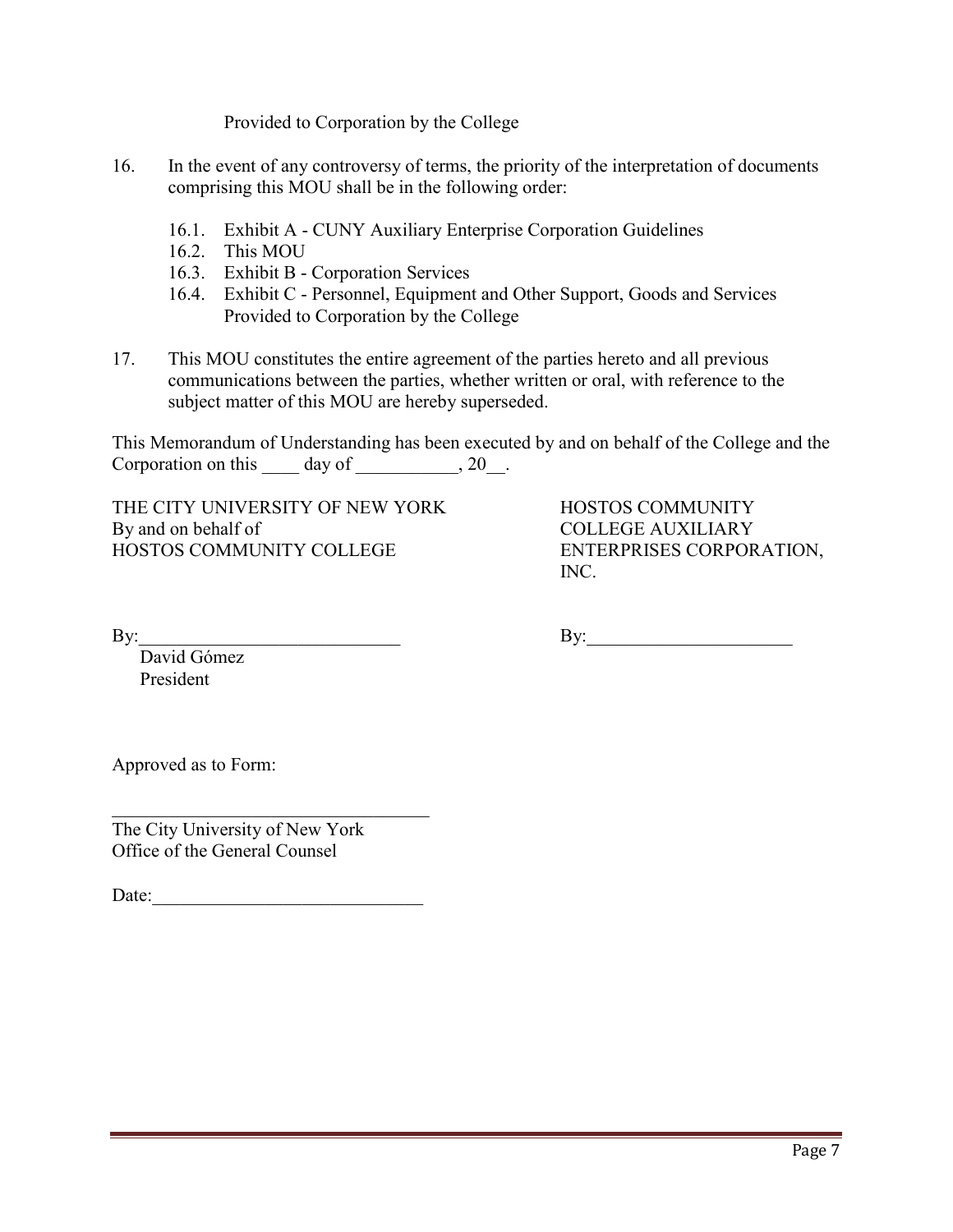**Exhibit A CUNY Auxiliary Enterprise Corporation Guidelines**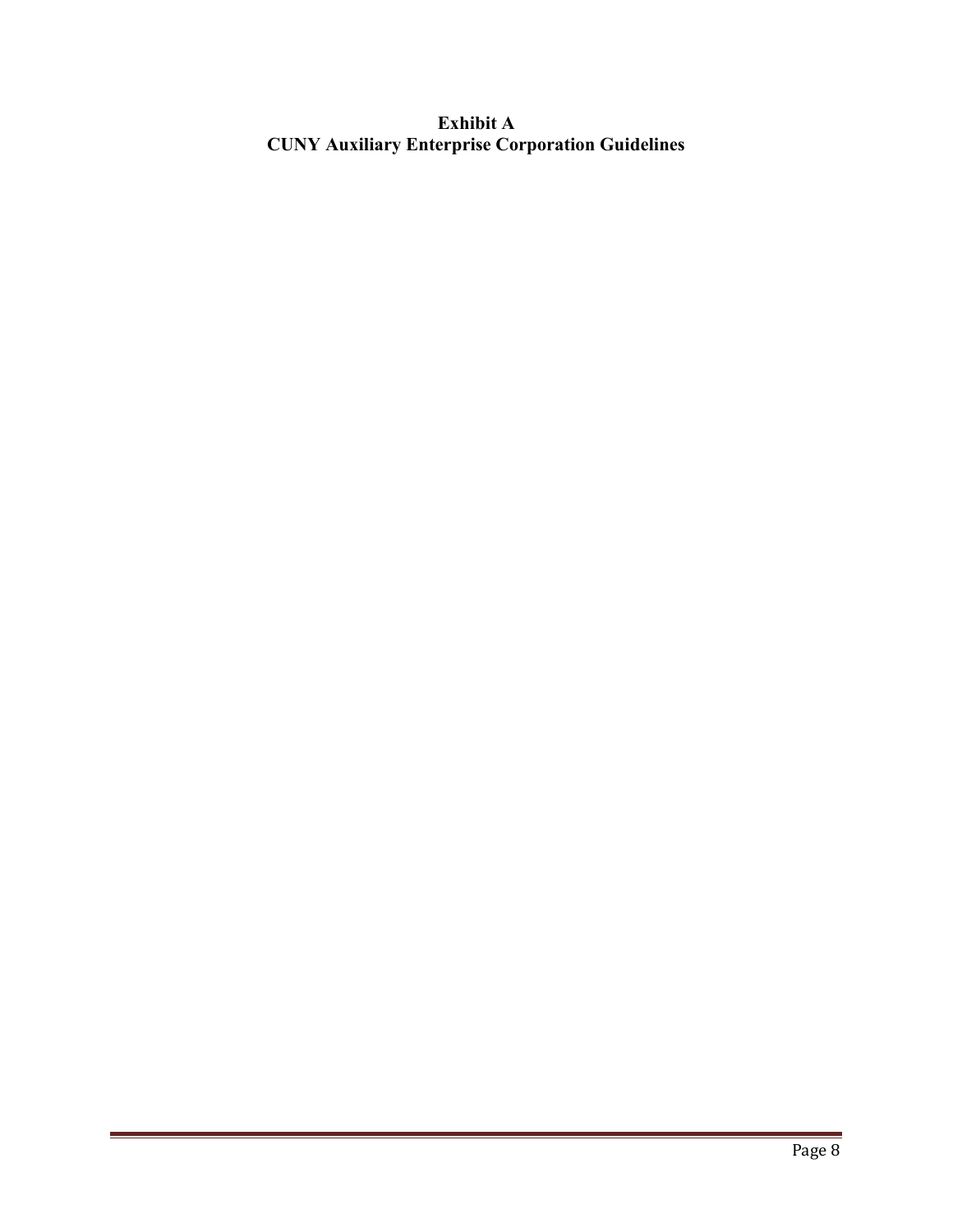## **Exhibit B Corporation Services**

# **List of Services to be provided by the Corporation:**

| <b>Service</b>                         | <b>Currently</b>               | <b>Method</b>                                                   | <b>Premises</b>                    |
|----------------------------------------|--------------------------------|-----------------------------------------------------------------|------------------------------------|
|                                        | <b>Providing (CP)</b>          |                                                                 |                                    |
|                                        | or Authorized<br>to Provide at |                                                                 |                                    |
|                                        | College's                      |                                                                 |                                    |
|                                        | <b>Request (AP)</b>            |                                                                 |                                    |
| Advertising - contracts related to     | AP                             | Either subcontract with vendor or                               | Campus-wide                        |
| placement of third-party ads on        |                                | as fiscal agent for a CUNY                                      |                                    |
| campus                                 |                                | contract                                                        |                                    |
| <b>Art Gallery Operations</b>          | AP                             | Fiscal agent for College - Campus                               | Hostos Center for the Arts &       |
|                                        |                                | employees operate and control the                               | Culture                            |
|                                        |                                | facility, but AEC enters into                                   |                                    |
|                                        |                                | agreements with artists, art lendors                            |                                    |
|                                        |                                | and consignors, and licensees for                               |                                    |
| <b>Automatic Teller Machines</b>       | CP                             | use of the facility<br>Currently providing as a                 | A Building lobby, C Building lobby |
|                                        |                                | subcontract with vendor but also                                |                                    |
|                                        |                                | authorized to act as fiscal agent for                           |                                    |
|                                        |                                | a CUNY contract, if any                                         |                                    |
| <b>Bookstore Operations</b>            | CP                             | Fiscal agent for CUNY contract                                  | On-line                            |
| <b>Dining Services</b>                 | CP                             | Either subcontract with vendor or                               | Dining locations campus-wide       |
|                                        |                                | as fiscal agent for a CUNY                                      |                                    |
|                                        |                                | contract                                                        |                                    |
| <b>Facility Use/Location</b>           | CP                             | Short term licensing of various                                 | Campus-wide                        |
| <b>Agreements</b>                      |                                | College facilities, including the                               |                                    |
|                                        |                                | college pool                                                    |                                    |
| <b>Intellectual Property Licensing</b> | CP                             | Fiscal agent for CUNY contract                                  | N/A                                |
|                                        |                                | with CUNY's trademark licensing                                 |                                    |
|                                        |                                | agent. AEC also has the non-                                    |                                    |
|                                        |                                | exclusive right to represent the<br>College with respect to the |                                    |
|                                        |                                | licensing of the Marks (as defined                              |                                    |
|                                        |                                | in Section 5.1 of the MOU),                                     |                                    |
|                                        |                                | copyrighted works owned by the                                  |                                    |
|                                        |                                | College and other intellectual                                  |                                    |
|                                        |                                | property owned by the College                                   |                                    |
| Parking                                | CP                             | Fiscal agent to College - Campus                                | All parking lots on campus         |
|                                        |                                | Public Safety Office operates and                               |                                    |
|                                        |                                | controls the parking lots and                                   |                                    |
|                                        |                                | related facilities, including                                   |                                    |
|                                        |                                | maintenance and security, but AEC                               |                                    |
|                                        |                                | collects and administers fees for                               |                                    |
|                                        |                                | parking permits and may enter into                              |                                    |
|                                        |                                | agreements with third-party                                     |                                    |
|                                        |                                | vendors to manage particular<br>facilities                      |                                    |
| <b>Performing Arts Center</b>          | CP                             | Fiscal agent for College - College                              | Hostos Center for the Arts &       |
| <b>Operations</b>                      |                                | employees (primarily) operate and                               | Culture                            |
|                                        |                                | control the facility, but AEC enters                            |                                    |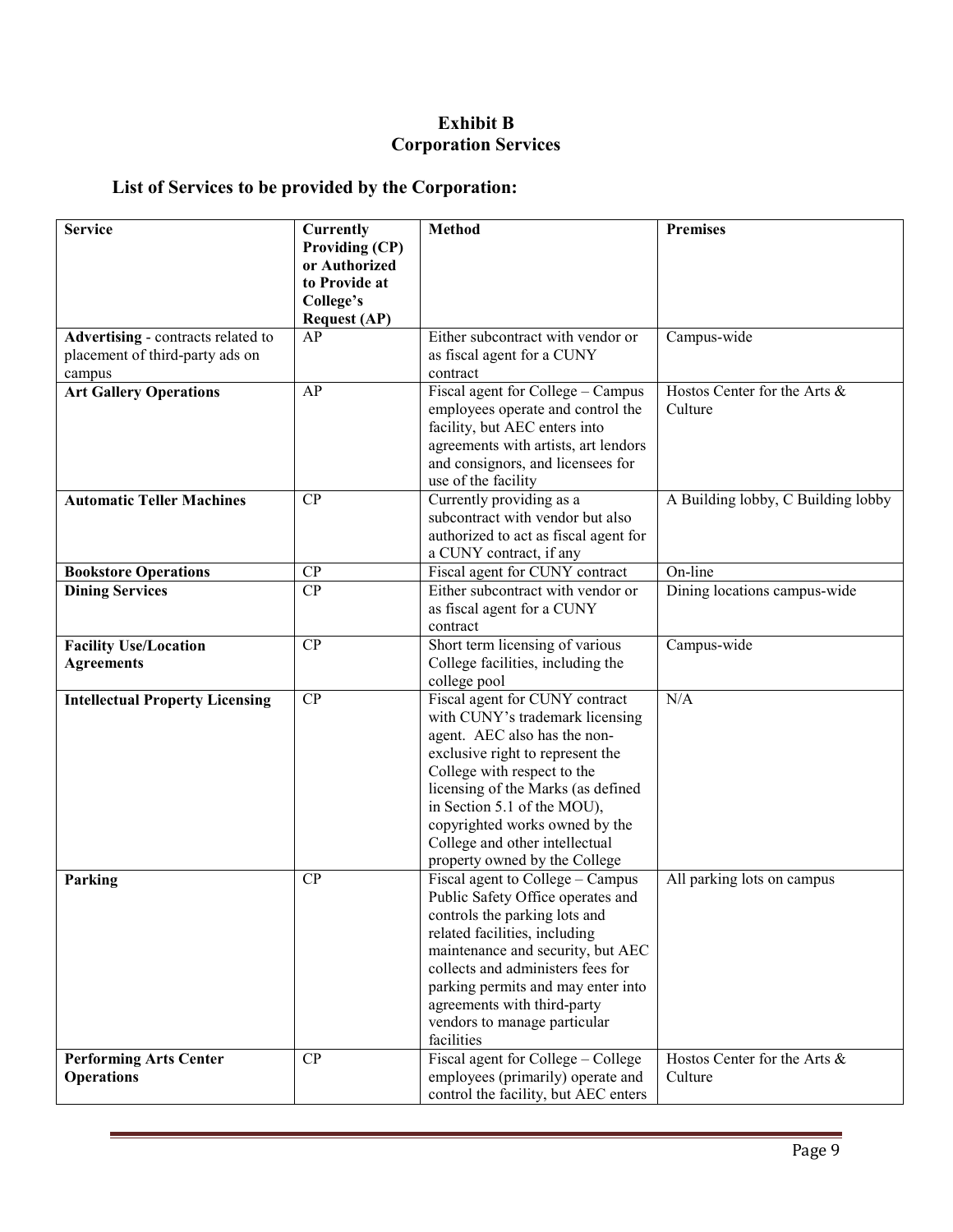|                                   |                | into agreements with third-party<br>performers or licensees for use of<br>the facility and employs ushers and<br>some other theater personnel |             |
|-----------------------------------|----------------|-----------------------------------------------------------------------------------------------------------------------------------------------|-------------|
| <b>Pouring Rights</b>             | $\mathsf{C}$ P | Fiscal agent for CUNY contract                                                                                                                | N/A         |
| <b>Vending Machine Operations</b> | CP             | Either subcontract with vendor or<br>as fiscal agent for a CUNY<br>contract                                                                   | Campus-wide |

Consistent with Section 1.3 of the MOU, the Corporation uses its net income remaining after payment of expenses related to the Services to support the College community. Examples of support have included providing funds for faculty and student functions, special College projects and academic divisions of the College.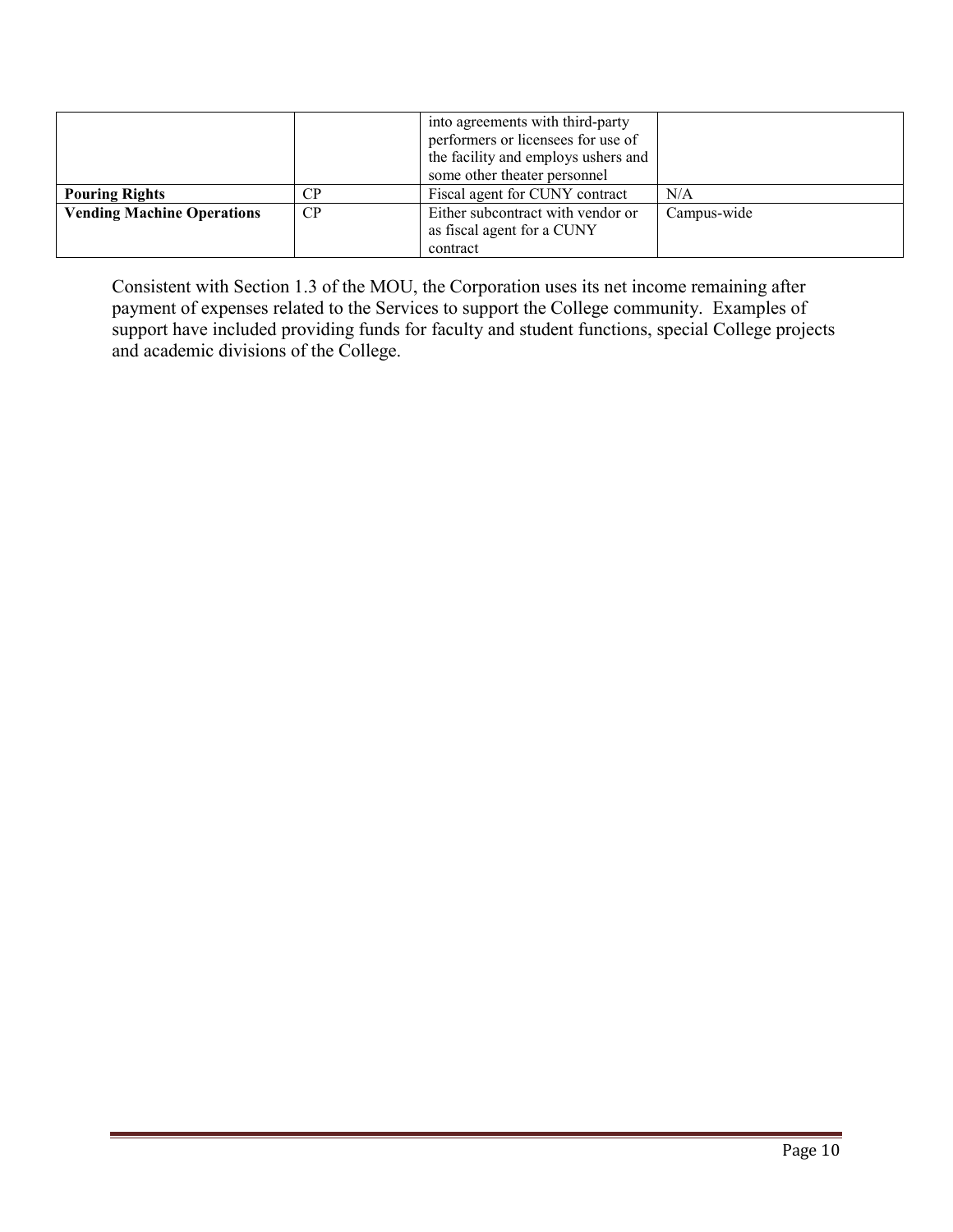## **Exhibit C Personnel, Equipment and Other Support, Goods and Services Provided to Corporation by the College**

Personnel. The Corporation employs personnel to handle some of its activities, including ushers, conference facilitators, and stage management personnel.

The Corporation also relies on some College employees to carry out its work. The College will make available to the Corporation the services of certain of its employees, as listed on **Exhibit C-1**, to the extent they are not otherwise occupied in providing services for the College, to perform a variety of administrative, program, financial, and other similar functions for Corporation on an as needed basis.

Equipment and Facilities. To the extent that the activities of the Corporation are and remain consistent with the overall purposes and goals of the College, employees of the College who are made available to the Corporation and employees and contractors hired directly by Corporation, if any, may use office space, office supplies, office equipment and furniture, and similar items of the College when carrying out the work of the Corporation.

In addition, the College will make available such College equipment and furnishings to be used by bookstore, food service vendors and other contracted service operators, as listed in the contracts between the Corporation, the College and/or CUNY and the vendor.

Support and Services. The College will provide to the Corporation:

- ordinary and necessary utilities for the Premises;
- support services of the type provided to College departments including, but not limited to: access to the College's telephone system and internet; janitorial services; maintenance of the premises from the College's physical plant; duplicating, printing and mail services.
- technology support services, as well as online access to such College files as the Corporation deems, and the College agrees, to be relevant and necessary to the activities and purpose of the Corporation.

Payment of Direct Costs. The Corporation shall reimburse the College for salaries and fringe benefits of College employees who perform services for or otherwise assist Corporation in carrying out its purposes as set forth on **Exhibit C-1**. The Corporation shall also reimburse the College for postage, long-distance telephone charges, printing, and other actual expenses; provided, however, that the Corporation shall contract directly with vendors for the provision of such goods and services to the extent practical.